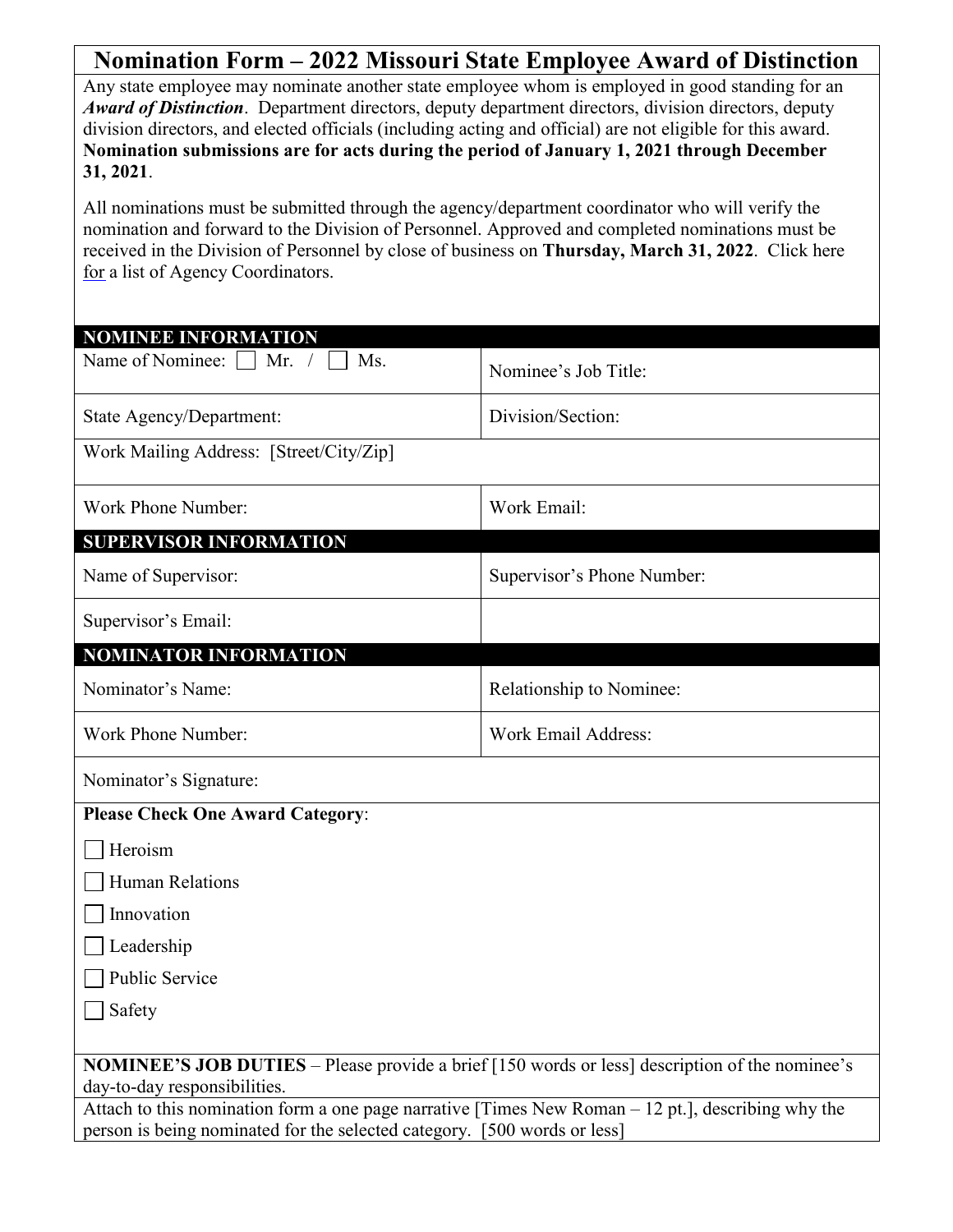**This nomination was selected to represent our department/agency in the category selected above. This nominee's employee credentials were verified and approved by the agency/department director.** T

| Signature of Agency/Department Director | Signature of Agency/Department Coordinator |
|-----------------------------------------|--------------------------------------------|